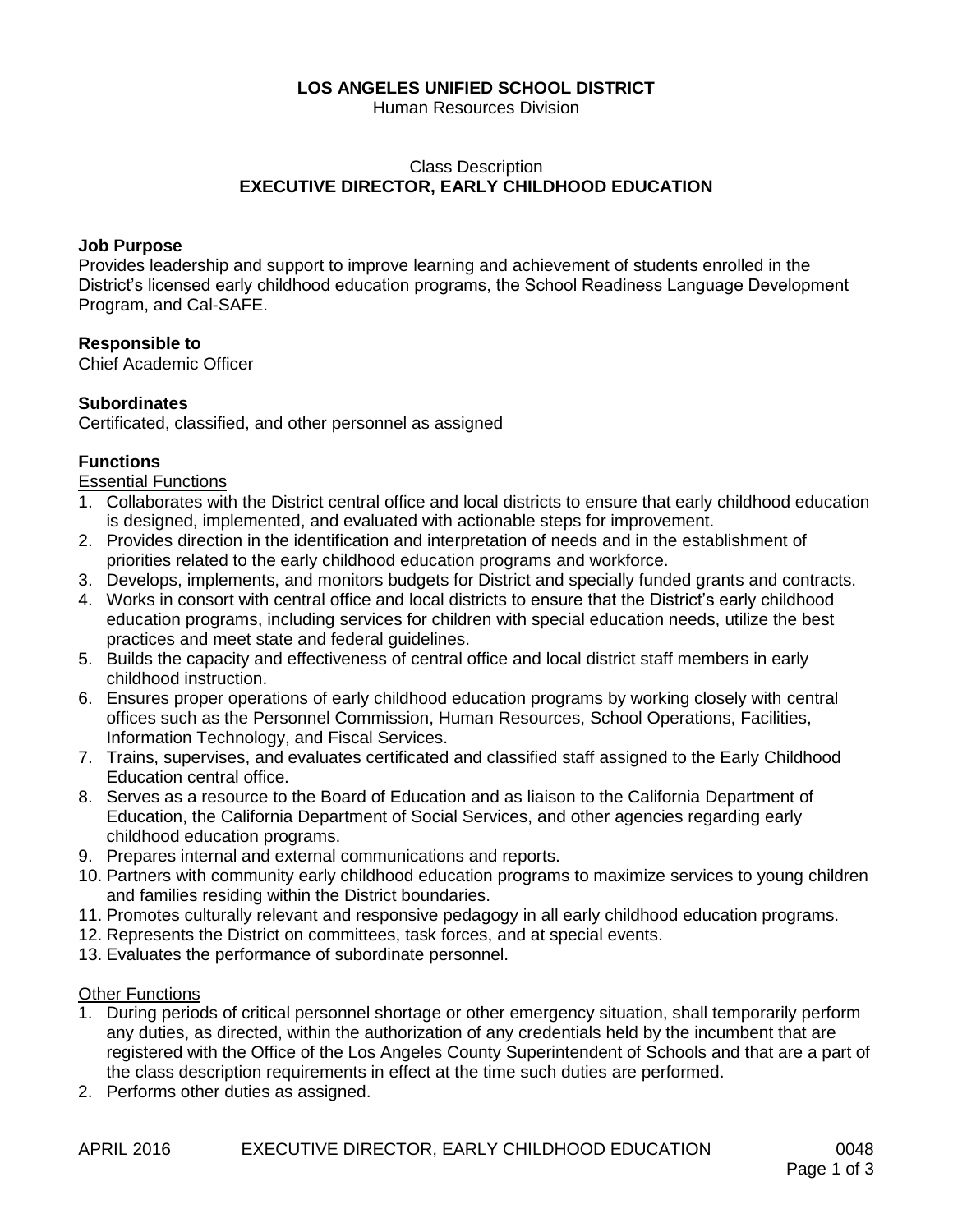# **Qualifications**

### Education

- 1. An earned master's degree or advanced degree of at least equivalent standard from an accredited college or university.
- 2. At least four semester units in multicultural education or equivalent study (effective July 1, 2007). Multicultural understanding coursework must pertain to a minority group represented in the District student enrollment.

# **Experience**

*Required*

- 1. At least ten years of successful full-time certificated public school service, including experience in early childhood education (i.e., public child development program, licensed child care center, preschool, or elementary school grades preschool-3rd).
- 2. Five years in a certificated school-based administrative or management position.

# *Desirable*

Successful implementation with data supported results, in the following areas:

- 1. Providing differentiated professional development for teachers and administrators
- 2. Enhancing opportunities for academic success for English Learners, Standard English Learners, socioeconomically disadvantaged students, students with disabilities, and gifted and talented students
- 3. Supervising and administering programs over multiple sites
- 4. Developing and managing large scale budgets

# *NOTE: For definitions of years of service, refer to Policy Guide E23.*

### **Credentials**

A California Administrative Services Credential authorizing management service must be in force and on file in the Office of the Los Angeles County Superintendent of Schools.

#### Knowledge, Skills, Abilities, and Personal Characteristics

- 1. Knowledge of federal, state, and local legislation, policies, rules, and regulations pertaining to child development programs.
- 2. Knowledge of the California Education Code, District policies and procedures, goals and objectives, organizational structure and functions, and negotiated contracts as related to the District's instructional programs.
- 3. Knowledge of fundamental principles and accepted practices, current trends, literature, and research in the field of child development and early childhood education.
- 4. Knowledge of effective administrative and managerial practices and ability to implement them.
- 5. Knowledge of and skill in budget preparation and control.
- 6. Knowledge of pre K-12 curriculum and District instructional methods, strategies, and objectives.
- 7. Knowledge of staff development and in-service resources and the ability to implement them.
- 8. Leadership skill in facilitating group processes, including consensus building, and conflict resolution.
- 9. Ability to plan, organize, prioritize, and manage time for self and others.
- 10. Ability to direct, observe, and evaluate subordinates effectively.
- 11. Ability to communicate and work effectively with all racial, ethnic, linguistic, disability, and socioeconomic groups.
- 12. Ability to make formal public presentations and communicate effectively with students, supervisors, co-workers, parents, community representatives, and other District personnel, both individually and as a group.
- 13. Ability to compose and comprehend written communication.
- 14. Ability to travel to other sites/locations; mobility to respond quickly in emergencies.
- 15. Ability to cope with crisis situations.